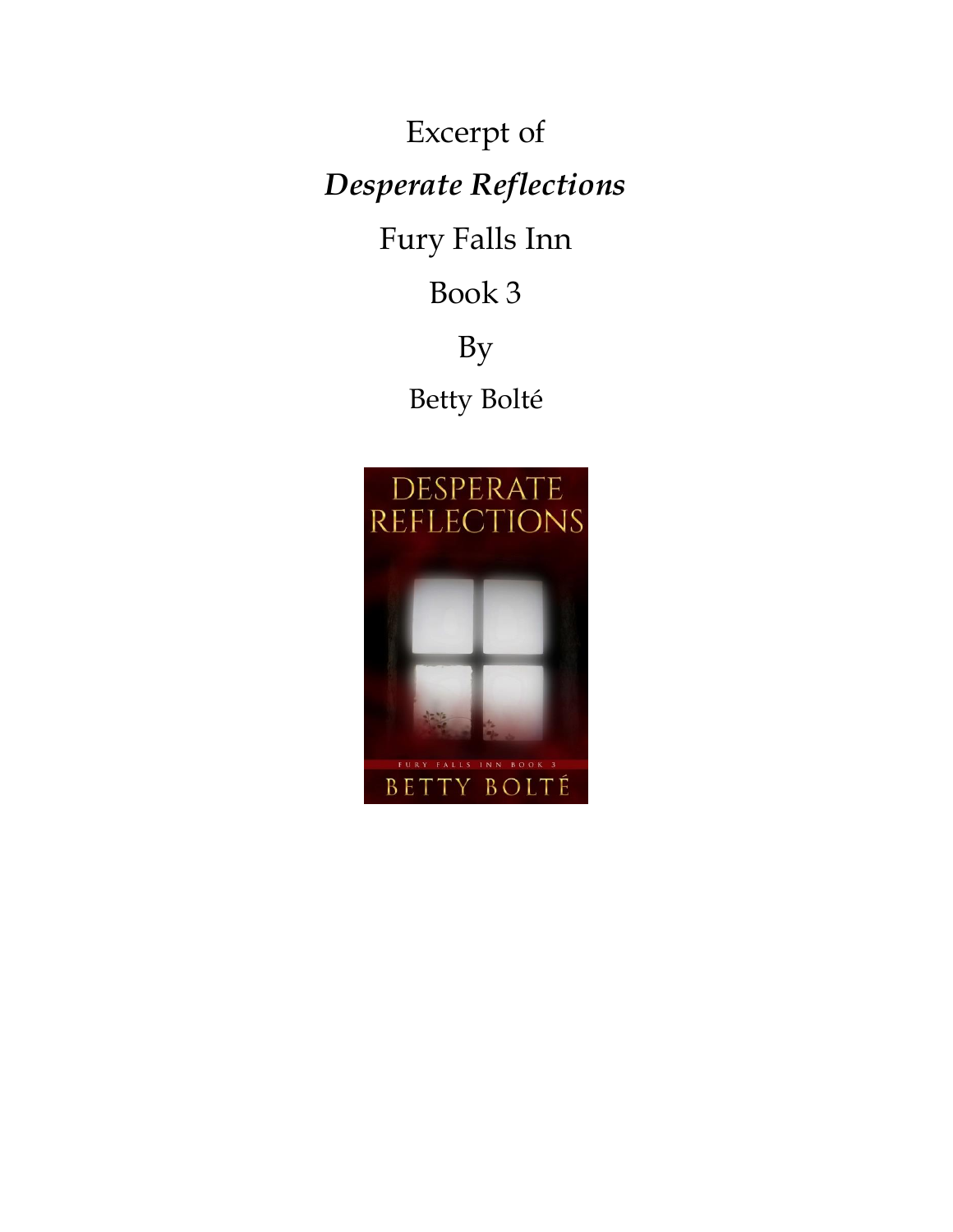This is a work of fiction. Names, characters, places, and incidents are a product of the author's imagination. Locales and public names are sometimes used for atmospheric purposes. Any resemblance to actual people, living or dead, or to businesses, companies, events, institutions, or locales is completely coincidental.



## www.MysticOwlPublishing.com

Copyright © 2021 by Betty Bolté

www.bettybolte.com

Digital ISBN: 978-1-7354669-2-7

Paperback ISBN: 978-1-7354669-3-4

All rights reserved. No part of this publication may be reproduced, distributed or transmitted in any form or by any means, including photocopying, recording, or other electronic or mechanical methods, without the prior written permission of the publisher, except in the case of brief quotations embodied in critical reviews and certain other noncommercial uses permitted by copyright law. For permission requests, write to the publisher via the website above.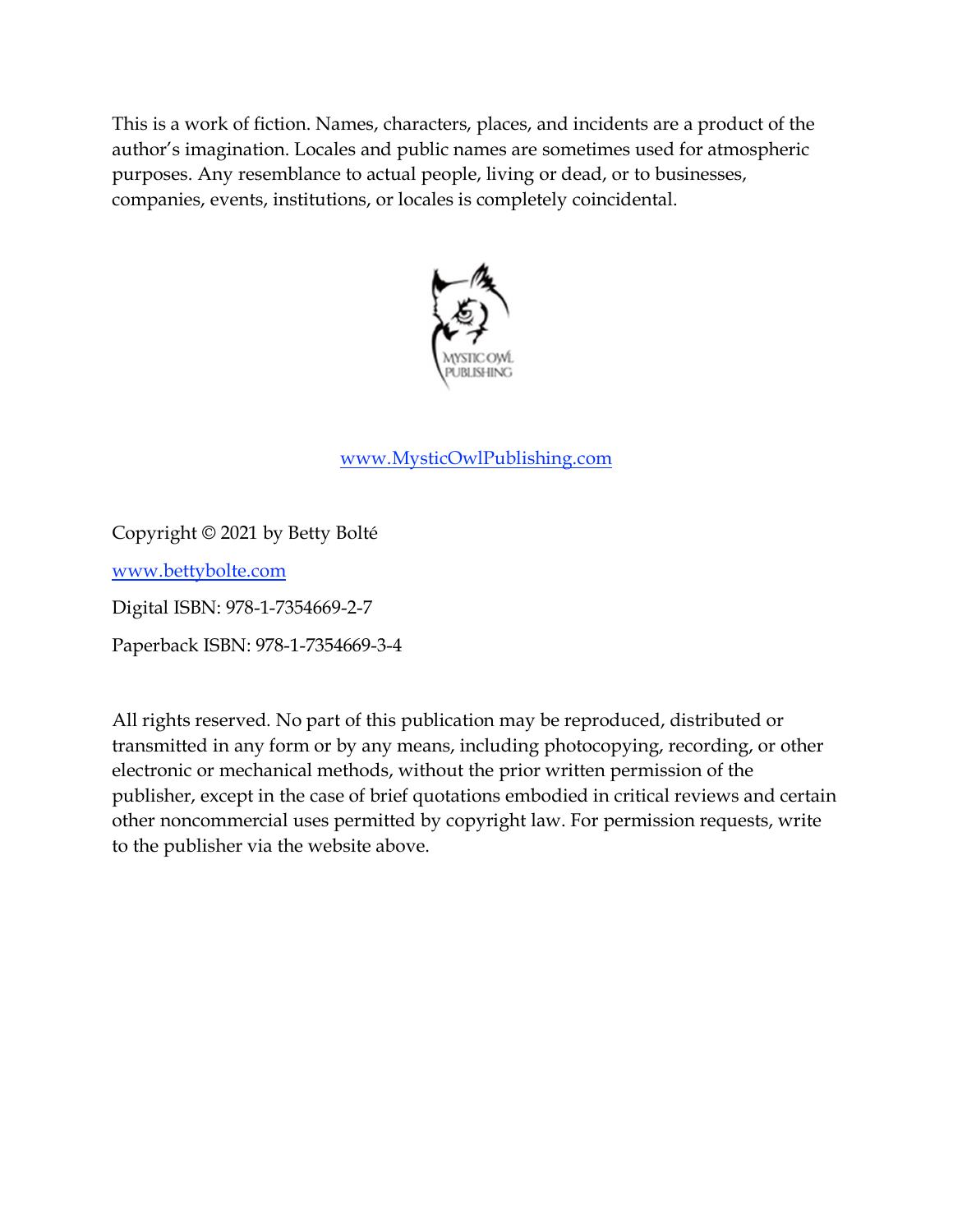#### *About*

#### Desperate Reflections

Fury Falls Inn in 1821 Alabama. A place for ghosts, witches, and magic. A place of secrets and hidden dangers. Abram must protect his vulnerable sister from all of it. Before the dark side of magic ensnares her.

When Abram Fairhope grudgingly travels to the inn at his beloved sister's request, he has no idea of the dire revelations about to upend his life. His only desire is to fulfill his familial duty and then get back to his job as senator's aide. But the shocking truth of his very nature destroys all of his carefully laid plans. Worse still, he must use his newly revealed ability to shield his sister from terrible danger. Threats exist from within and without, especially the surprisingly pretty woman his jaded heart can't seem to ignore. Can he keep his sister safe and still protect his heart?

## Buy your copy of *Desperate Reflections*!

Books2Read: https://books2read.com/u/bzeZkG

Amazon US: https://www.amazon.com/Desperate-Reflections-Fury-Falls-Bookebook/dp/B0917TVKZ1

Barnes and Noble: https://www.barnesandnoble.com/w/desperate-reflections-bettybolte/1139175196

Kobo: https://www.kobo.com/us/en/ebook/desperate-reflections

Apple: https://books.apple.com/us/book/desperate-reflections/id1561501012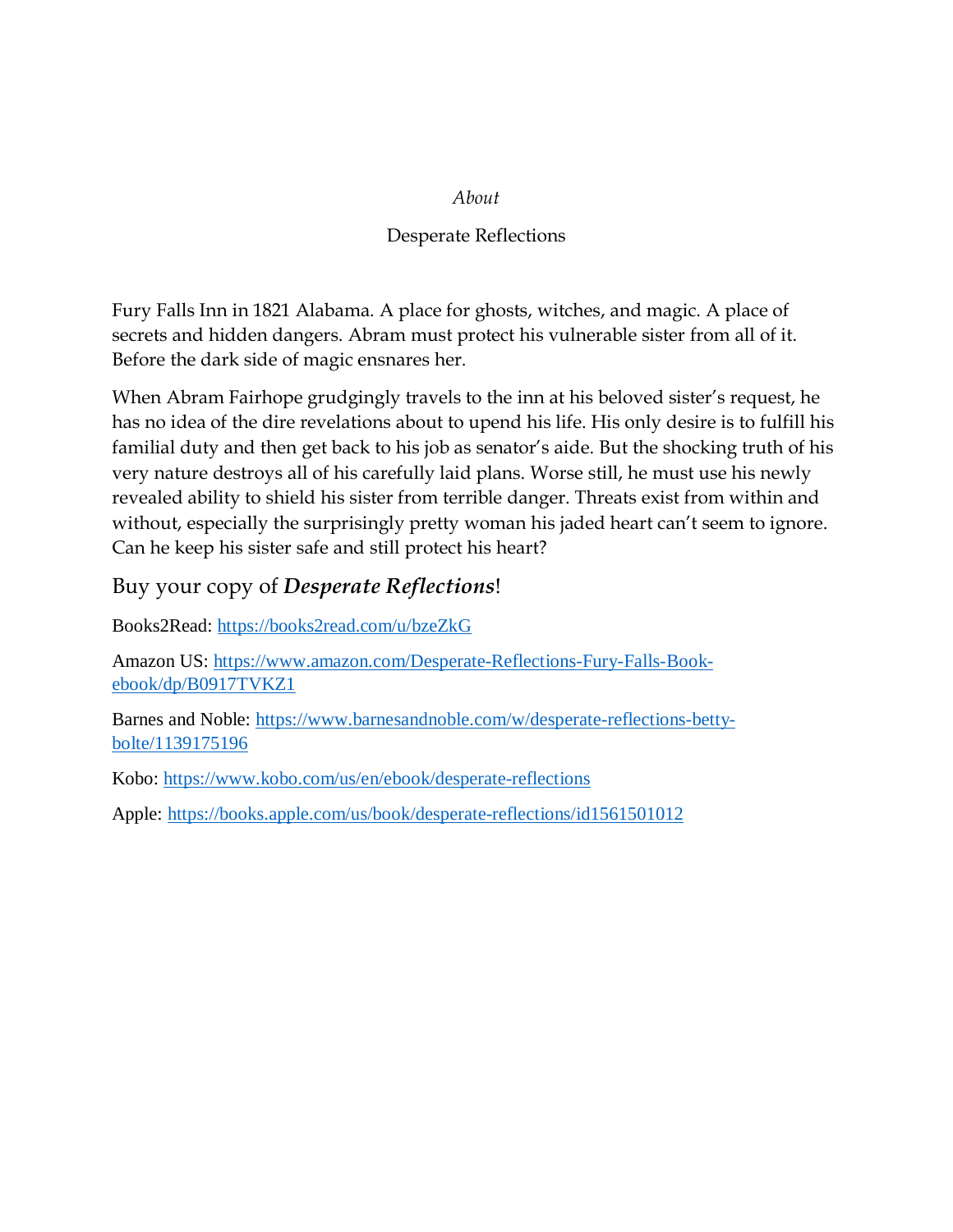Dedicated in loving memory to fellow author, chapter mate, critique partner, and dear friend, Anne Parent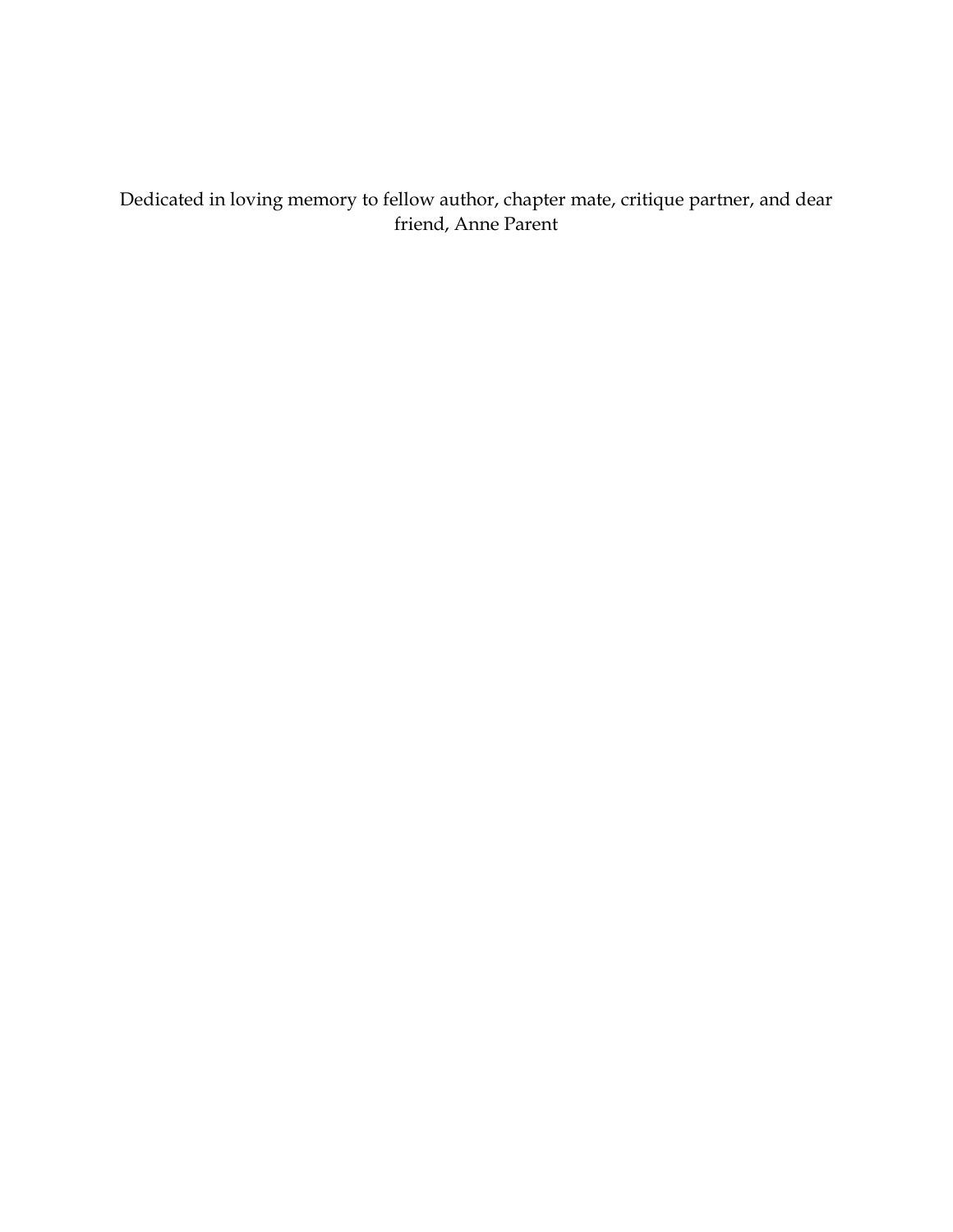### Author's Note

Dear Reader,

This story continues the series of six supernatural historical fiction stories set in 1821 northern Alabama. With each of these, I fully expect I'll discover more about the history of this state I call home.

I'd like to thank my beta readers—Sue, Alicia, Danielle, and Chris—who read a prepublication version of *Desperate Reflections* and provided invaluable feedback. I appreciate your time, observations, and suggestions for improving the story!

I'd also like to thank readers like you who continue to inspire me to write stories with joy and passion. I always enjoy hearing from my readers, so please drop me a line at betty@bettybolte.com any time.

If you enjoy this book, please subscribe to my newsletter via www.bettybolte.com to be informed of the release of the rest of the books in the series. You can also learn more about me, my other books, and read excerpts of each book at my website. You may also enjoy learning more about the behind the scenes research and recipes included in this story at www.bettybolte.net.

Again, thanks for reading! I hope you enjoy *Desperate Reflections*.

Betty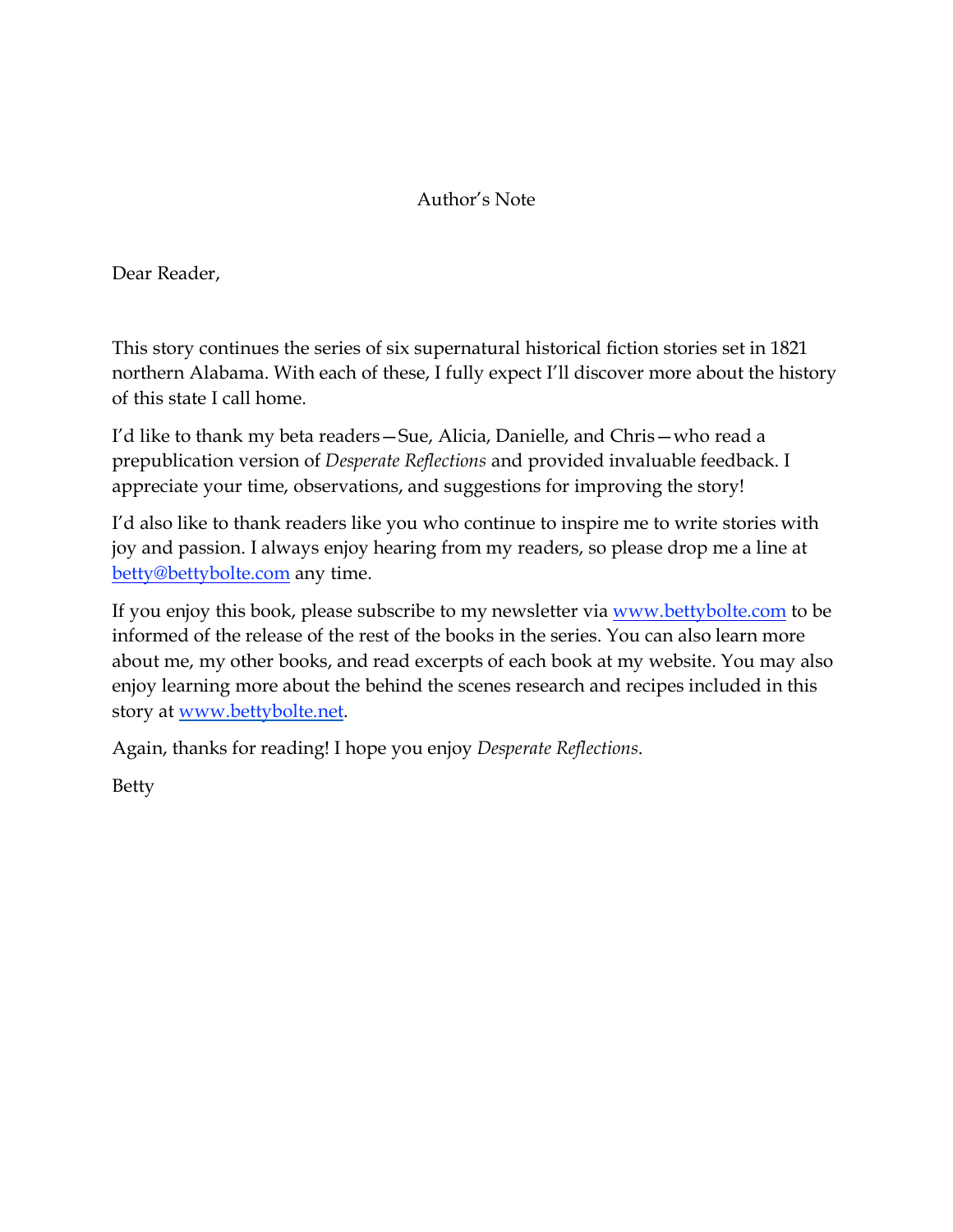#### Chapter One

#### *Northern Alabama, August 1821*

The time had come for a change. If they were meant to impress, then they would need to improve more than the furniture of the inn.

Cassie Fairhope paused at the doorway to the noisy dining room, quickly scanning the twenty cloth-covered tables, each surrounded by low-backed wooden chairs. Many of the chairs were occupied by working and business men, a tankard or mug in hand as they gestured while they conversed. Each table featured a candlestick and a small vase of flowers from her garden behind the inn. An immense fireplace centered on the left wall with vases of wilting flowers on the mantel. Ones she'd need to replace soon. The square piano she used to entertain guests graced the front corner, its fine wood workmanship evident in its gloss and detailing. Her fingers itched to dance over the ivories and sing some songs but she had more urgent business at the moment. She glanced to the right where the huge carved wood bar claimed dominance and a loving smile eased onto her lips at the scene before her.

Flint Hamilton rubbed a red rag over the new mahogany counter, his muscles flexing beneath the white sleeves of his dress shirt. His tan vest and black string tie made him look competent as well. As always, he was clean shaven and neatly turned out. He made a fine innkeeper for the Fury Falls Inn and an even finer suitor. Especially when he aimed smiling green eyes her way.

Despite her initial surprise at his presence a month ago, she now recognized her father's sound judgement in hiring him to take care of the place during his absence. Her ma had never forgiven Pa for leaving on an extended trip to Savannah to obtain new furniture for the inn while she and Cassie were in Nashville shopping for dresses and hats and other irrelevant bits and baubles. Leaving Flint in charge instead of Mercy. Since her ma's murder and subsequent haunting of the inn, Cassie doubted she'd ever forgive him. But then, Cassie doubted she'd ever forgive herself for her role in her mother's death either.

Cassie's heart lifted as Flint continued smiling at her, drawing her to him with a wink. She hurried toward him, forming her arguments as she stopped to rest her hands on the edge of the gleaming bar.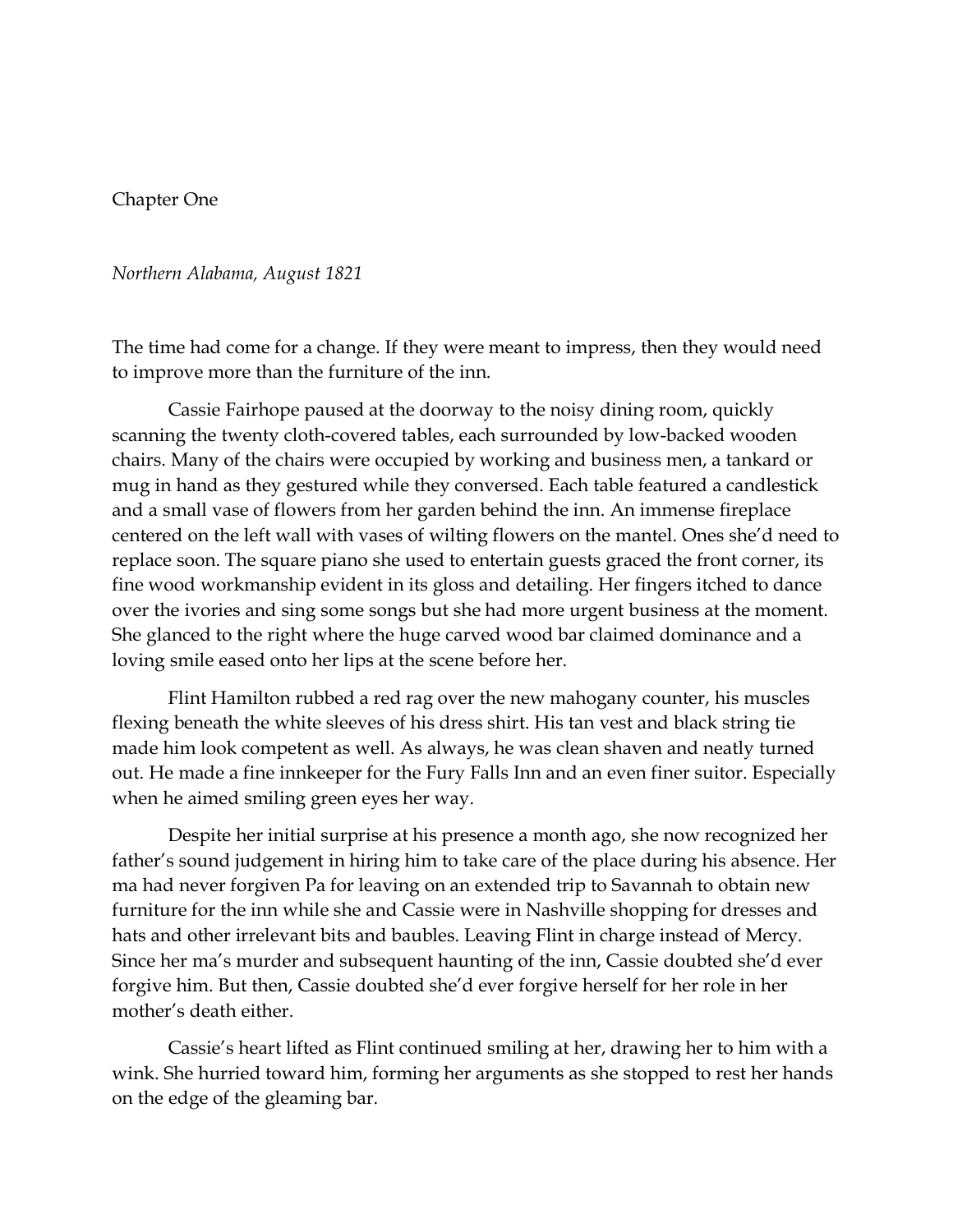"Flint, I have an idea." She tapped a finger on the bar. "About our serving attire."

He carefully folded the towel and set it aside. "Such as?"

"A cleaner and more flattering appearance." A clank drew Cassie's attention to the door. Mandy Crawford hurried into the room carrying a tray loaded down with steaming plates. Mandy's plain gray dress and rumpled white apron appeared as bad as Cassie's own. Indeed, the petite woman needed some color about her instead of wearing gray with her brown hair. She turned back to Flint. "What if I were to make Mandy and I some new matching outfits?"

"Is that necessary?" He stopped polishing the shiny surface. "Really?"

"Don't you want to make a grand impression on Senator Graham when he comes in a couple of months?"

"Of course." Flint pressed his palms onto the bar. "That's why I replaced the scarred pine wood with this mahogany top."

"Well, so do I. For my pa's sake and yours. He's coming all the way here because he's heard of the benefits of the hot mineral springs. He'll discover we offer much more than just the springs like so many others already have. Which is why people come here so frequently and repeatedly. But wearing these old rags won't impress anyone." She motioned to her dress with a grimace on her face. A tear split the cuff of her blouse. The dark green skirt had faded to lime in places and the hem was beginning to fray. "All I need is the material and to purchase some dressy collars and cuffs and buttons. I'm sure we could find what I need in Huntsville."

Mandy strode over, tapping the empty tray against her leg as she halted. "What do you need in town?"

Flint picked up the towel, draping it over his arm. "Cassie wants to make you both some uniforms to wear while serving. What do you think?"

Cassie peered at the other woman, noting her brown hair pulled into a loose bun on top of her head. She wasn't a beauty by any means but she was pretty and her quiet demeanor and simple goodness shone from light brown eyes. Perhaps a dark blue skirt and white blouse would best emphasize her features.

"I don't know why it's necessary." Mandy rested the tray against her leg. "Am I not dressed decently enough for you?"

Guilt swept through Cassie when she sensed the unease emanating from the other waitress. "It's more that I think it's important to present a neat and clean appearance for our guests." She hadn't intended to hurt the other woman's feelings by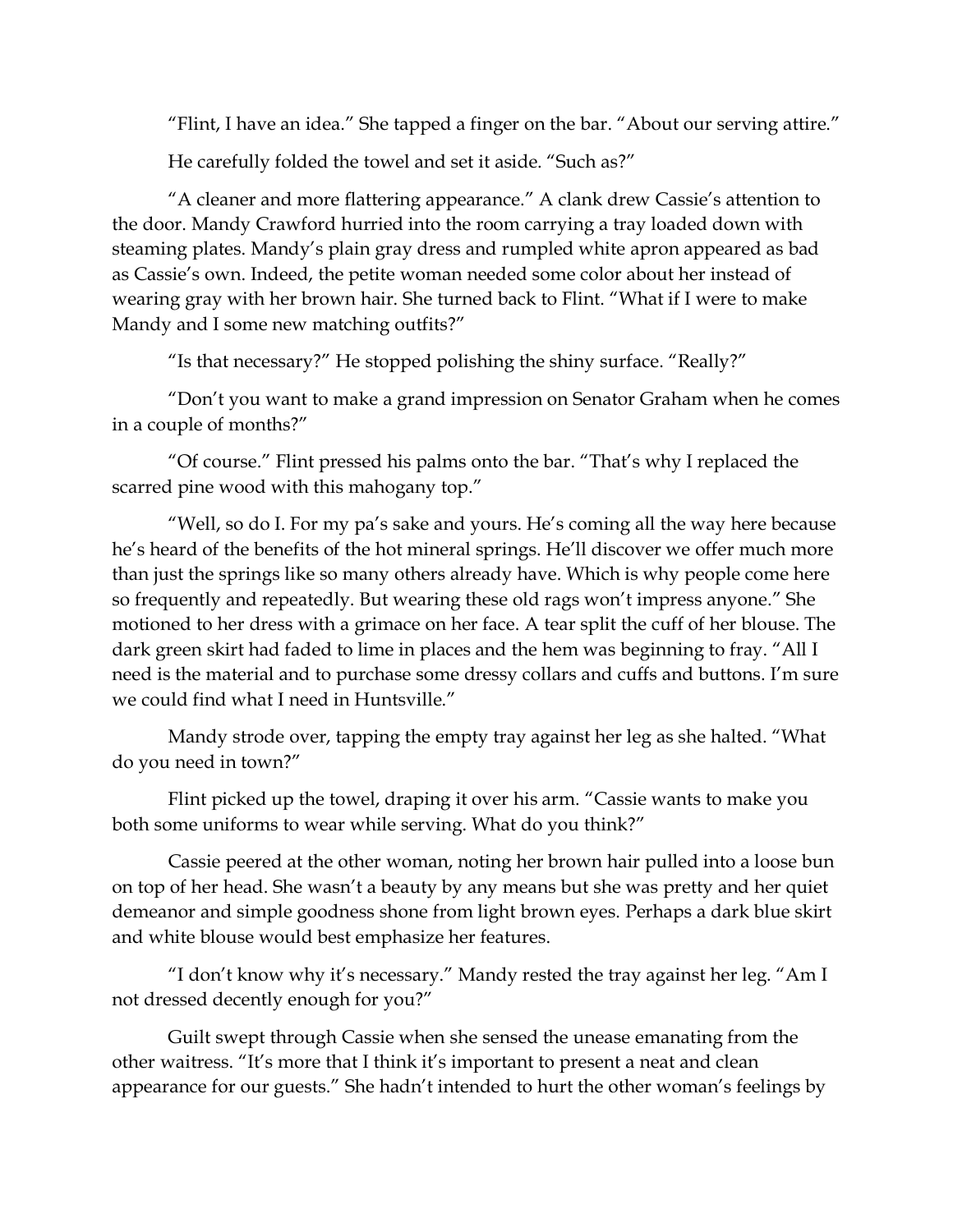suggesting anything amiss but the other woman didn't know that. "It's not anything you've done wrong, I promise."

Mandy pursed her lips for a brief moment. "Fine with me. Can you manage or do you need help with making whatever you're making?"

"I'd welcome your assistance if you'd like." Mandy didn't linger after her shift ended, instead immediately heading for wherever she lived. "I won't have time to work on them until after the evening rush, though. Do you mind staying?"

"I'd prefer to go home before it gets dark." Mandy shrugged and hefted the tray, preparing to go back to the kitchen. "But if you need help, I can do so once in a while."

"Then thank you. Perhaps you'd consider staying overnight when you do. You can share with me."

"Sounds like a fine idea." Mandy tapped the tray against her leg again. "Right now, I've got to get fresh linens for the tables."

"Go on, then." She gave Mandy a brief hug and then addressed Flint. "When might we go into town for supplies?"

The sooner she could begin the better she'd like it. She had become self-conscious of her attire and longed to freshen her wardrobe. At least when serving meals and drinks in the dining room. Or when she entertained the guests at the square piano.

Flint opened his mouth to reply and then glanced at the doorway. Cassie followed his astonished gaze. A young man sporting sideburns and slicked hair hesitated in the door, dressed in the most elaborate outfit she'd ever seen. Obviously he'd hired a tailor to make the bright blue frock coat with wide collars. His light-colored trousers included straps that wrapped under his square-toed shoes. He held a tall silk top hat in one hand and a saddle bag in the other as he paced toward them.

Flint reacted first. He crossed the room to greet the stranger. "Welcome to the Fury Falls Inn, sir. How may I be of service?"

"I have come on business." The stranger stopped, glancing around the room and then meeting Flint's carefully arranged countenance.

Mandy smiled shyly at him as she hurried out of the dining room to finish preparing for the next rush of customers. He didn't appear to notice her, continuing to regard Flint with cold disdain.

Flint shrugged and shook his head. "I'm sorry, sir, but I'm not interested in whatever you're selling today."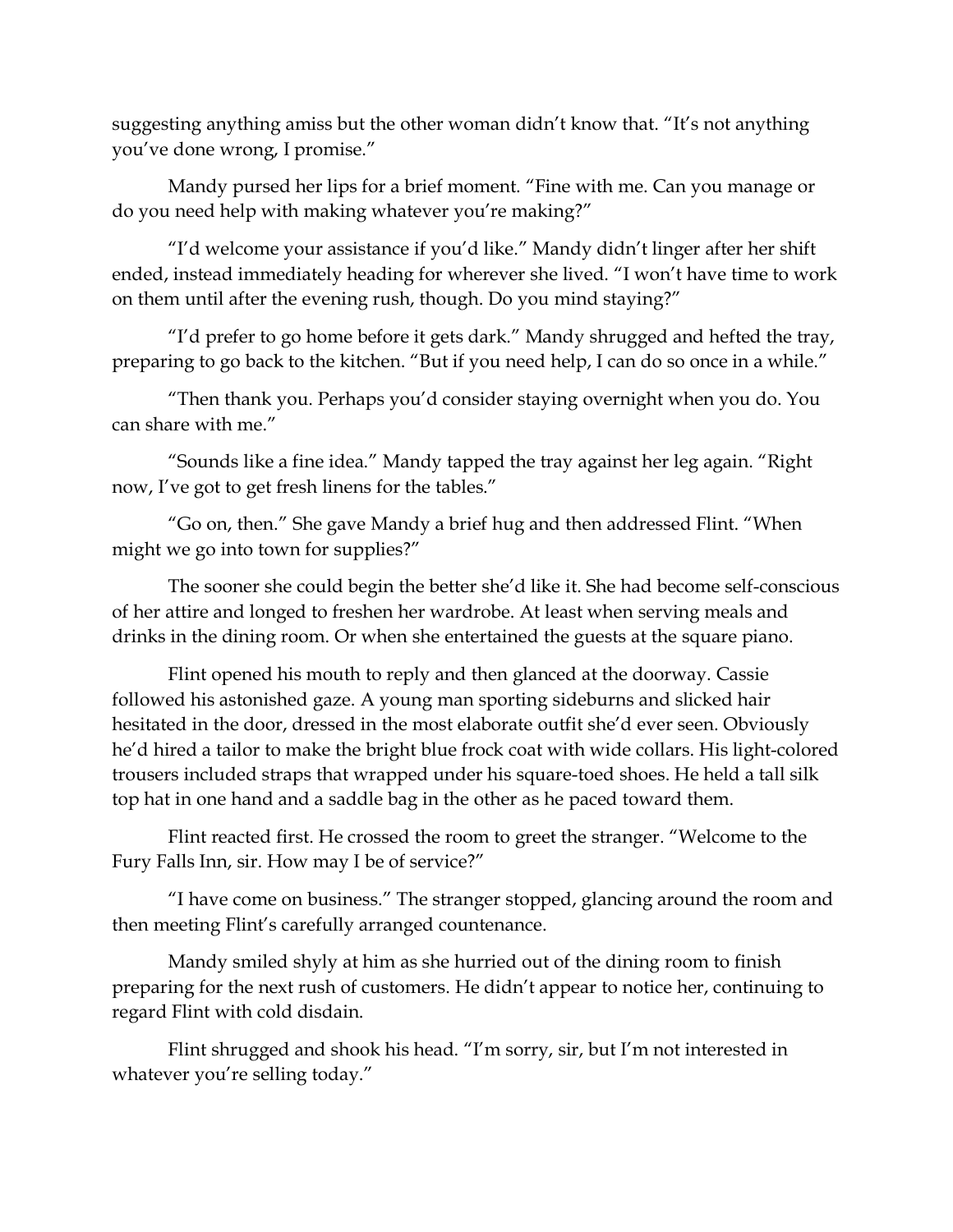"You think I'm selling something?" The man pressed his lips together for a moment, annoyance simmering in his eyes. "I'm here on personal business, not sales."

Cassie joined Flint as he addressed the tall stranger. Or was he? His piercing blue-eyed gaze met hers and she blinked. Those eyes seemed very familiar. Tall and broad-shouldered he reminded her of her oldest brother, Giles, in the way he carried himself. He had the same dark hair, too. Then she noticed a thin jagged scar on his strong chin and she squealed with delight.

Flint startled and twisted around. "Cassie?"

She didn't blame him for being confused by her reaction. A wave of joy crashed through her as she smiled at her brother's quizzical expression. He didn't recognize her. She could see it in his wary expression. She'd fix that right away.

"Abram!" Cassie ran to her brother and threw her arms around him, uncaring she might rumple his dandified self. "You came."

He dropped the bag and then gripped her waist with one hand to brace against her impact. "Cassandra, I presume?"

She gave him one last squeeze and then stepped back. "It's been too long. I'm glad you're finally here."

"I am very pleased to see you looking so fine." He glanced around the room and then back to her. "Not that I will remain in this god-forsaken part of the country, of course."

"Oh, but you must." He acted so pompous and distant she almost didn't recognize the carefree, laughing brother she once played games with. He had to be inside this haughty creature somewhere. "Wait until I tell you what Ma has finally revealed about our family."

Abram stiffened, pulling his shoulders back and lifting his chin to look down his nose at her. "I shall only be here long enough to pay my respects to her grave and then I must return to my employment with Senator Alexander Thompson. He can only spare my efforts for a brief time."

Her brother's attitude irked her but she strove to hide her irritation behind a smile. He'd journeyed all the way from the Territory of Columbia to treat her like she was a pesky child. He had much to learn about her and the rest of the family, but she'd just start with his specific request and see what happened next. "Then I guess you want to follow me out back to where she's buried."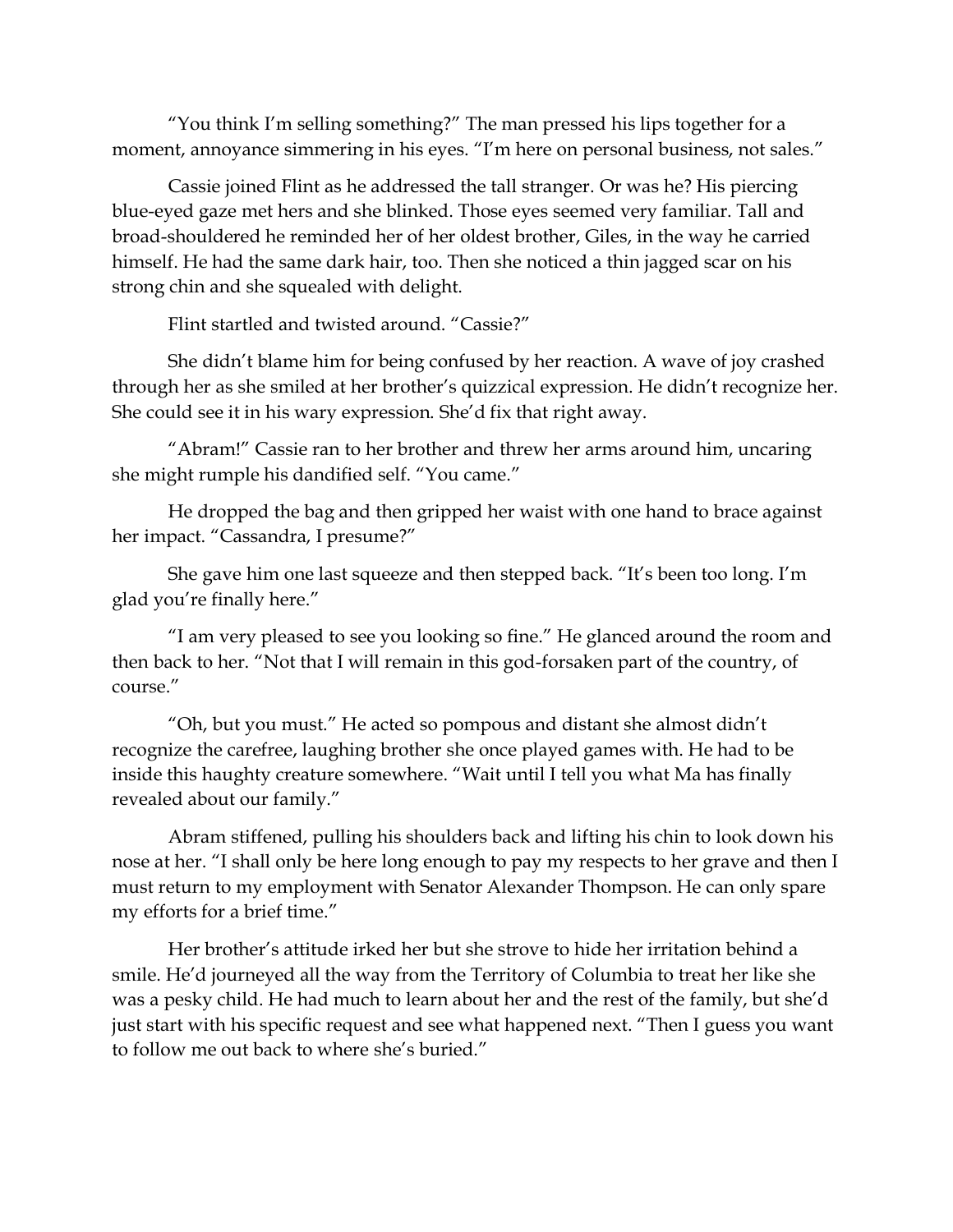Flint hung the towel on a rail. "I think I shall tag along. You never know who you might find out back."

Abram lifted a brow at Flint's remark. "And you are?"

"My apologies. I should have introduced myself. I'm Flint Hamilton, the interim innkeeper while your father is away on business."

"And he's my beau." Cassie wrapped an arm around Flint's waist.

"I see." Abram tapped his top hat into place. "Shall we go?"

"Do you want me to find Giles?" The surprise flashing in her brother's eyes made her smile. "I know he's been looking forward to seeing you."

"How is my older brother?" Abram glanced around the room as if afraid Giles might pop out and grab him.

"Doing just fine." Cassie took hold of Abram's arm to draw his gaze. "Since you want to see Ma's grave and pay your respects, let's go before I have to get back to work. Ready?"

"I am as prepared for the event as I can ever be." Abram tapped his hat again as his Adam's apple slid up then down. He kicked his bag behind the bar and nodded once. "Lead the way."

 $\overline{\phantom{a}}$ 

The sight greeting Abram as his sister pushed through the door onto a covered porch made him sniff with disdain. The structure, a large dog trot house with two separate buildings connected by a covered passage, must have been built by farm hands since it appeared roughly slapped together to his trained eye. True, the brick and stone structure looked solid and sturdy, but the floor boards of the covered passage were not snugged together properly. Then when she led him through and down the wooden steps into the backyard he barely restrained a weary sigh at the row of clapboard outbuildings. He'd never resided in such a mediocre hostelry. Not since finally achieving his goal of working for the national government.

He heard Flint close the door to the inn, followed by his heavy footsteps as he hurried to catch up to them as they neared the one place he knew he must go but did not want to. He'd only made the trip to satisfy a duty not a desire. After his parents sent him and his brothers away to fend for themselves, he harbored no love toward either of them. Only his sister, if he was being honest. She was the only one who held sway over him.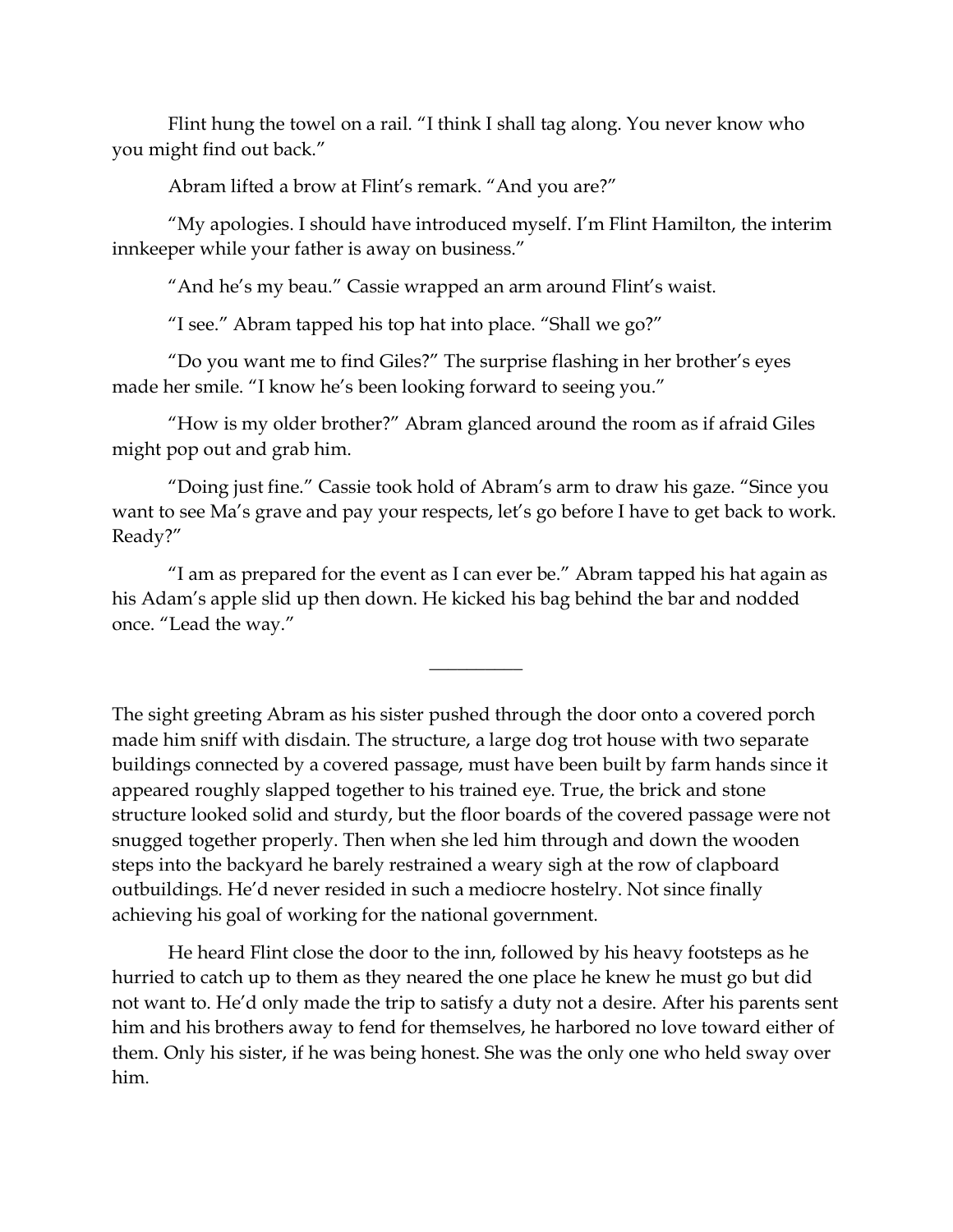"The family cemetery is over this way, Abram." Cassie sauntered beside him, obviously in no hurry to cross the grassy expanse toward the picket fenced area.

"We put in the marker a few days ago," Flint said as he fell into step with Cassie's leisurely pace.

"A decidedly appropriate and respectful touch." Abram would rather be anywhere but strolling through the grass toward his mother's grave, so he didn't rush either. "You never said how she died."

Cassie glanced at him and then away. "She was shot in the head in her bedroom."

"What? Why?" Shock ripped through him at his mother's violent death. He had no idea she'd been killed. Thinking instead she'd had some accident or illness. He swallowed the bile rising at the grisly image forming in his mind.

She pulled him to a halt. "Some men thought she was hiding a treasure in her room."

"Cassie, don't." Flint took her free hand and interlocked his fingers with hers. "I'll say it again. It's not your fault."

"What exactly is not your fault?" Abram peered at her as she chewed her lower lip for a second. She'd grown into a beautiful young woman, but her guilt shaded her features. Dimming the light in her eyes and flattening the lines of her mouth.

"I let it slip in the dining room that I'd been helping Ma with her treasures." She met his surprised gaze with tearful eyes. "It's what she called her trinkets and memorabilia."

"But you didn't pull that trigger, so stop beating yourself up about it." Flint tugged her around to face him.

Abram stood silently, giving himself a moment to consider what she'd said. What she blamed herself for.

"I know in my head I didn't kill her but my heart still mourns for her." She accepted Flint's light kiss and then sighed. "Let's go. I have much to tell Abram after he pays his respects."

Flint arched his brows. "That's going to be quite a conversation."

"Why is that?" So many questions and mysteries seemed to simmer around his sister. He'd not anticipated stumbling into such a situation but he would only stay a day or two and then turn his black gelding toward home and the hustle and bustle of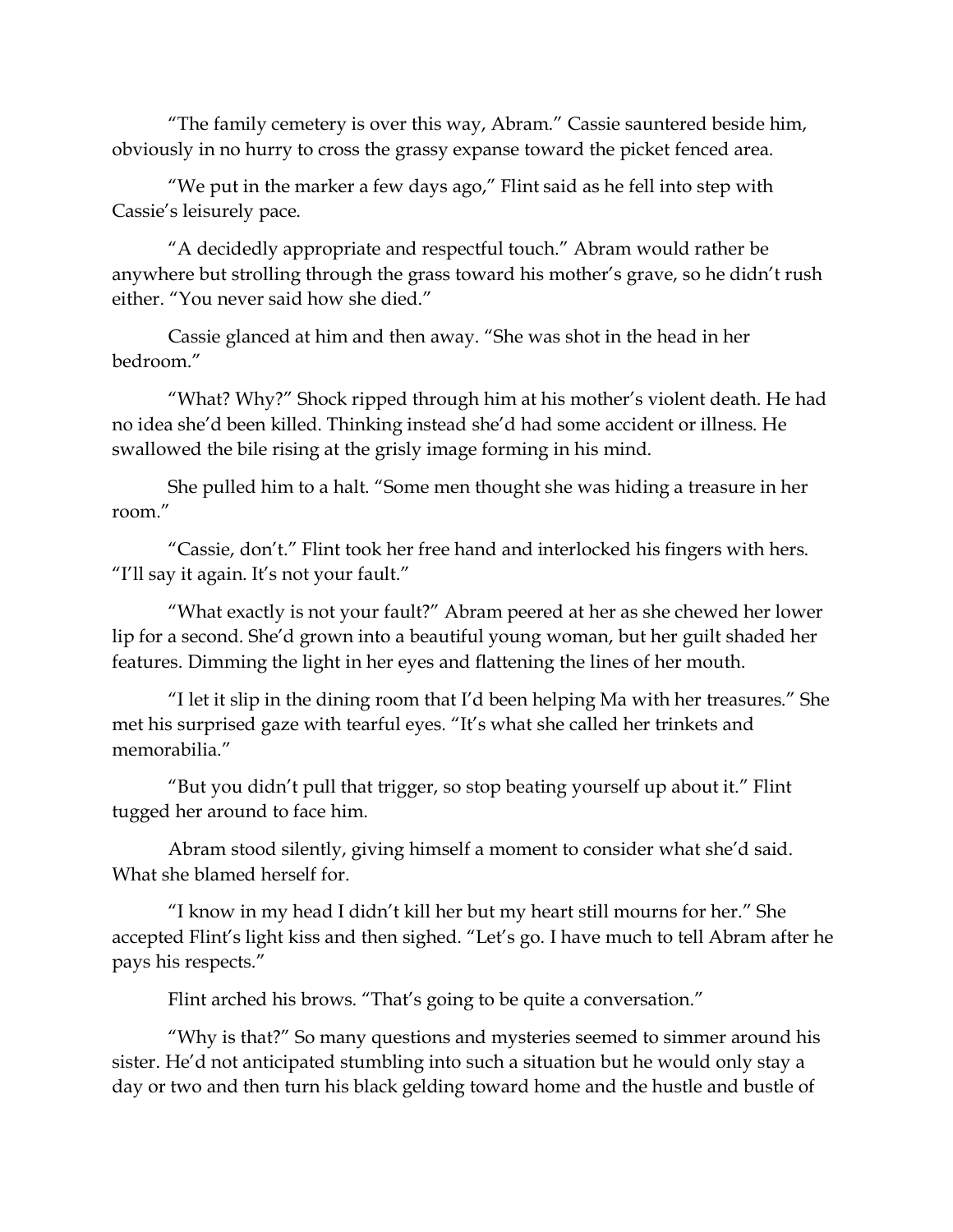government hearings and senate business. He skimmed the area, a foreboding filling his chest as he did.

Cassie gave him a searching look and then started humming a lullaby as they continued toward the metal gate leading into the cemetery.

"Why are you humming?" Abram sucked in a long breath as they drew closer to the grave. He held it for the count of three and let it out slowly.

"I'm told my voice helps calm people." She grinned mischievously at him. "Right, Flint?"

"Indeed." Flint chuckled as he opened the gate to the family cemetery.

"I don't need a lullaby. I'm not a child." Abram inspected the enclosed space before him as tension built in his core. He really didn't want to move any closer but that was one of the reasons he'd come. The other more important reason was to make sure his little sister whom he'd always adored was properly taken care of and in a safe situation. Then he'd feel comfortable going about his life as planned.

Within the surrounding fence, a dark gray marble stone glimmered in the shade of the trees. It wasn't a very big space. What struck him most forcefully was its lone occupant. Only one marker in the cemetery. The only grave, too.

"We had to bury her quickly because of the hot summer days when she died." Cassie stopped in front of the gate. "A simple ceremony led by Sheridan and it was over."

"Who is Sheridan?" Abram stood beside her, reluctant to move closer to his mother's gravesite.

"The inn's esteemed cook and a dear family friend." Flint held the gate while Cassie strode through. "After you, Abram."

"Sheridan is my best friend, truth be told," Cassie said. "I don't know what I'd do without him."

Abram walked past the other man, sensing disapproval in his eyes. He lifted his chin a touch. Flint's opinion was of no importance. Abram stood beside Cassie, reading the simple inscription carved on the face of the stone. His mother's name and dates of birth and death. Very plain and factual. But then what more would he expect from such a place?

Flint stiffened beside him with a brief intake of air. "Cassie."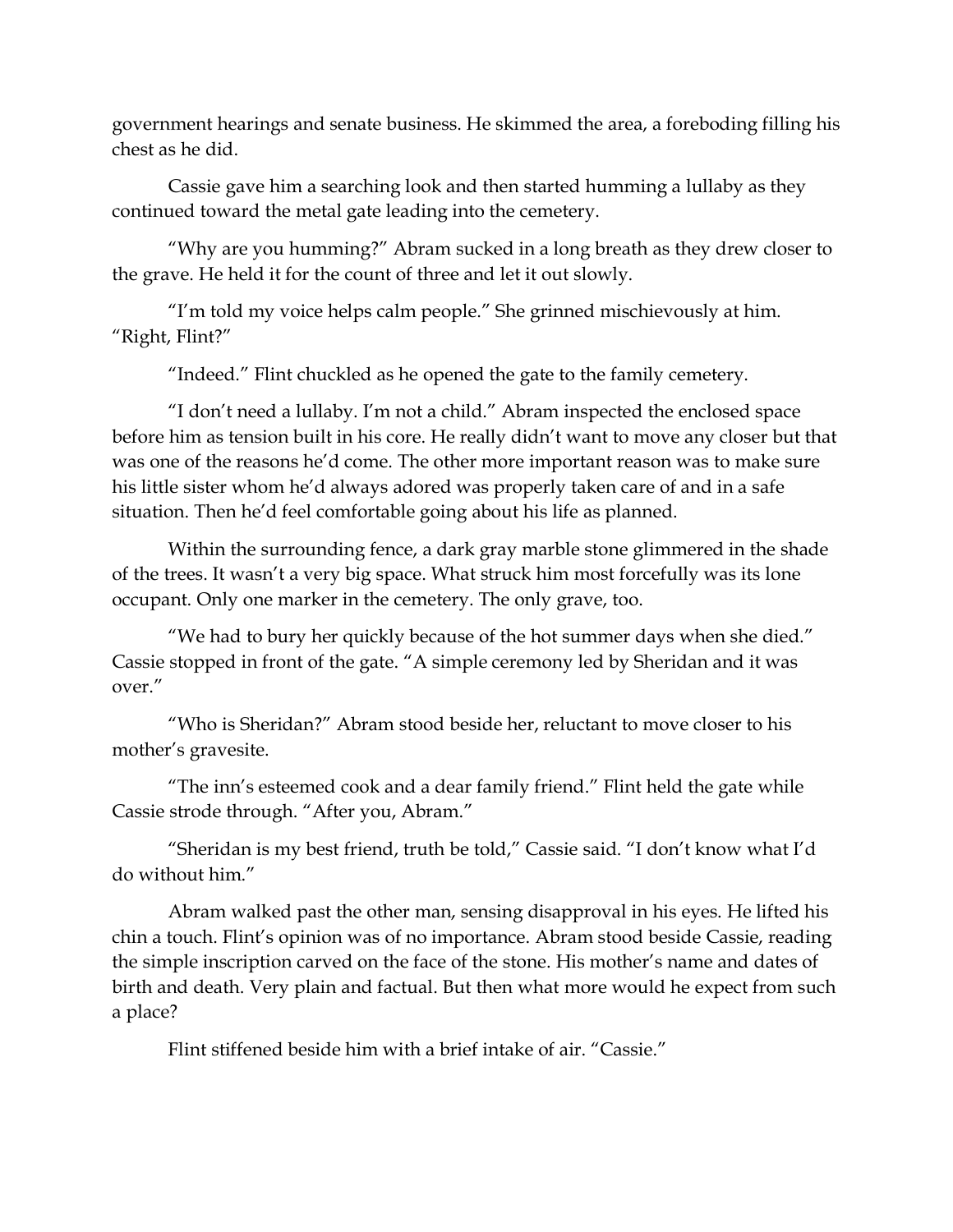She followed his gaze and Abram glanced to where they both looked. Then he peered closer at the woman's figure hovering near the fence. Wearing a light blue dress, her ash-blond hair flowing down her back, and her unique aqua eyes twinkling at him. Slowly he realized the identity of the translucent woman.

"What…how?" He stammered at the image of his mother and fell back several strides.

"I should have warned you." Cassie turned toward him, reaching out with one hand as if to take his hand. "It's okay. Don't be afraid."

He stared at the specter for another second and then shook his head. "No. It's not possible. It's a terrible trick or a horrid joke."

"Welcome, my son. Don't be afraid." Mercy drifted closer to him with a slight smile. "I won't hurt you."

Never would he have imagined he'd encounter a ghost. Definitely not his mother's. He had not prepared himself. He'd had no expectation of seeing his mother, alive or dead. As she closed the distance between them, fear built inside like a volcano preparing to erupt. With a terrified scream, he fell back a step, then another, and then found himself spinning around and racing across the yard.

 $\overline{\phantom{a}}$ 

The image of the ghostly woman in a blue dress—his *dead* mother for goodness sake hovering above the earth refused to dissipate in his mind's eye. Her gentle smile did nothing to calm the terror clawing inside at the thought of her haunting the inn and its inhabitants. More to the point, haunting him. One comforting thought in relenting and making the journey to the inn was that he'd not need to see or talk to his mother. Ever again. Yet there she stood—or rather floated, welcoming him to her gravesite. Her burial place. His shoulders rocked at the idea of her presence as a specter. Why was she lingering and not going on to the next realm where she belonged?

He'd made an utter fool of himself but his feet wouldn't stop carrying him toward the passage. If he were a horse, he'd gallop away. A strange tingling started in his hands and he glanced down to see black hair on the back of one. Shocked, he blinked and it vanished. Now he was seeing things. Must be the adrenaline flashing through his veins.

A few more strides and he slowed to trot up the steps and inside the first door he came to. Perhaps he'd go back to the dining room where Flint had been working at the bar and get a drink. Anything to remove the taste of terror from his mouth. He was unaccustomed to being anything but in control of the situation. He'd made a career out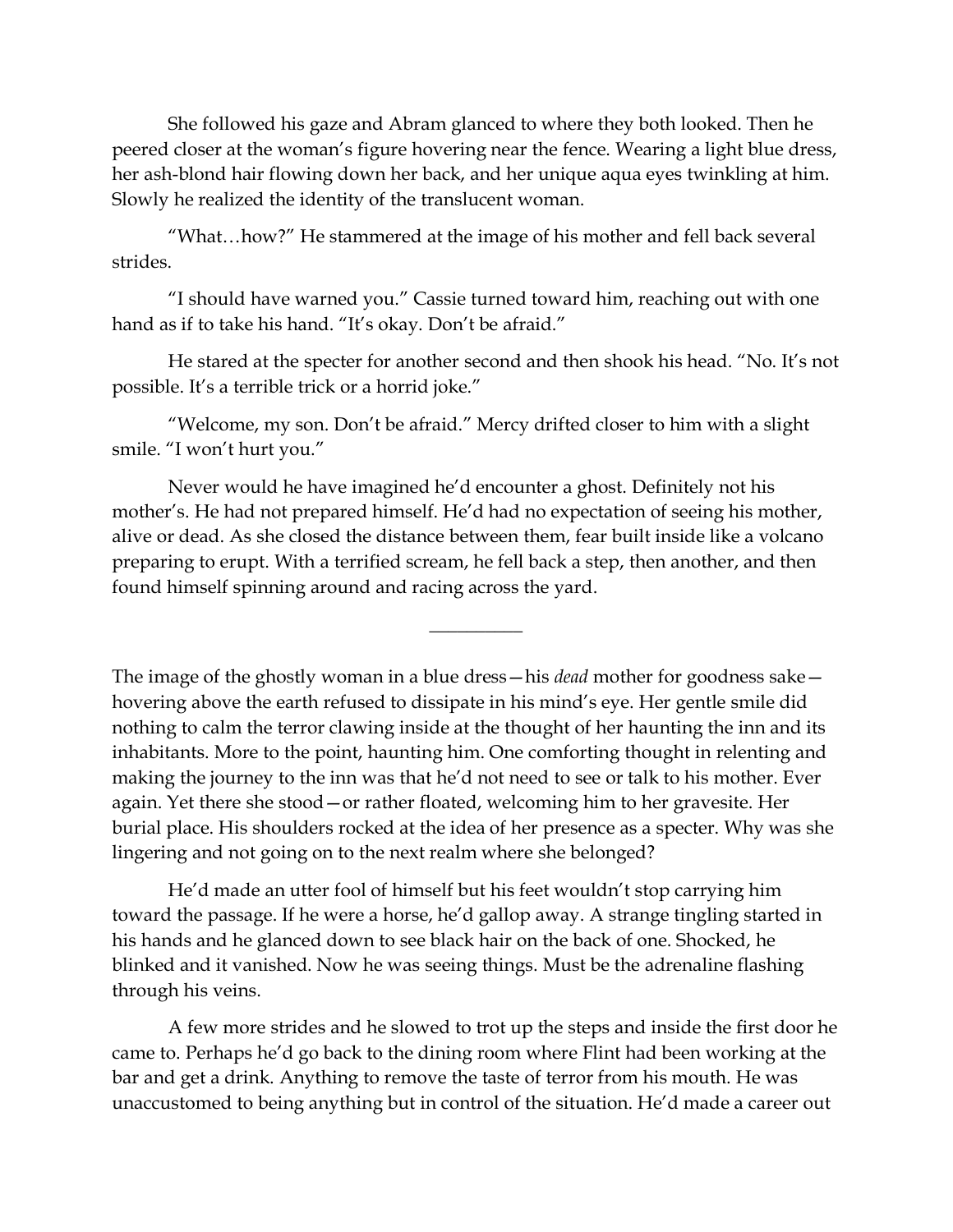of being prepared, steady in a crisis, and ready to tackle any problem with calm assurance. Or at least the appearance of calm, adjusting to lightning quick changes with aplomb, despite the turmoil around him. Until that moment when he'd seen his mother's ghost. Whiskey. That's what he needed. He burst into the large entrance hall of the inn and crashed into a woman carrying a stack of cloth.

"Oh!" The girl's hands flew up to protect herself from the impact of his larger frame into her slender form.

He steadied her, but the pile of linens landed in a heap on the floor. Her upper arms quivered in his grasp, alerting him to her shock. "Are you all right, miss?"

The mouse of a girl blinked at him from wide pale brown eyes, her brown hair mussed and gray dress rumpled. Her gaze sharpened as she took a calming breath. "Pray watch where you are going, sir. Now I've got to find fresh napkins before the dinner rush."

Scanning the unfortunate girl, he noted the dearth of color about her person. She was very plain and simple in every regard. Not worth his time or attention, yet he'd failed in his prime aim of presenting a sterling appearance and making the best first impression possible at all times. If not for the scary incident in the backyard, he'd not be in this position. He owed the woman an apology and then he'd depart and find that drink to calm down before he faced his sister and her suitor. He owed them an apology as well.

"Please forgive my abrupt entrance, miss." He nodded in deference to her. "I had a fright and didn't handle the incident well. My apologies."

She glanced pointedly at his hands still clasping her arms. "If you'd be so kind…"

He grimaced as he released her. "I am sorry." He adjusted his top hat which by some miracle remained on his head even if askew. At least he wasn't in a state of undress during his embarrassment. "If you'll excuse me, I shall leave you in peace."

"A gentleman would assist a lady in putting things to rights before removing himself from the scene of the disorder he created." She propped her hands on her slender hips and glared at him for a moment then shook her head in annoyance. "Never mind. I'll manage."

No girl had ever spoken to him with such vinegar in her tone. Finding women willing to go out on the town with him was a simple task. His most recent female companion had even kissed him goodbye and was sitting at home waiting upon his return. Of average height, she was graceful and sweet, matching her personality to her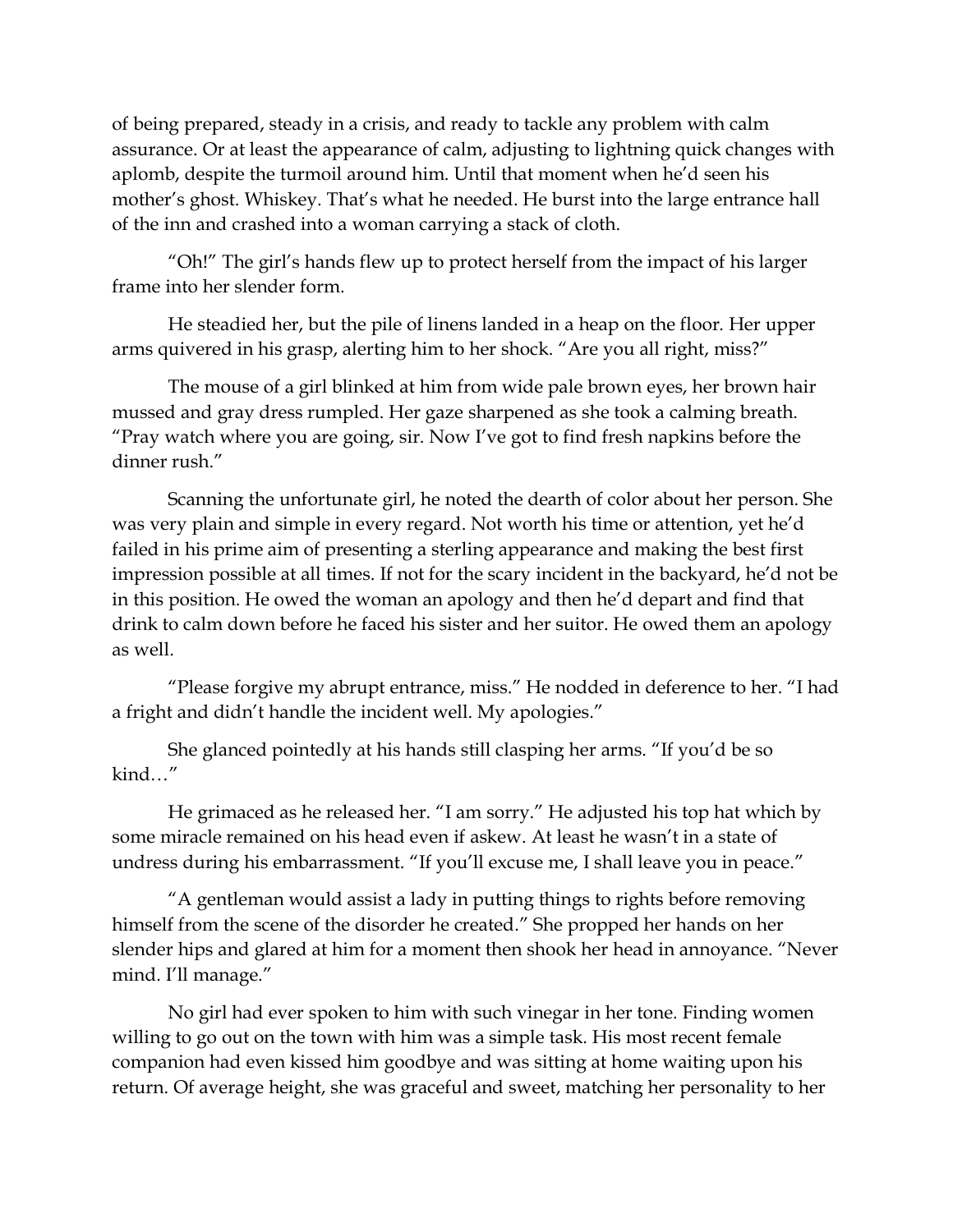appearance with perfection. In fact, he thought her perfect in most every way. Except, perhaps, in her tendency to cling. By contrast the wench staring at him was short and dull, except for her sharp tongue.

The young woman shook her head and then stooped to begin gathering the fallen linens while he lingered, unsure whether to help or flee. He'd botched everything since he'd arrived at the Fury Falls Inn. First, he'd been wrongly accused of being a salesman when he thought his attire entirely appropriate, then insulting his sister by not recognizing her, followed by proving himself a coward. But to have careened into a woman and caused such a disaster proved the worst thing he could have done. He bent over to pick up several of the napkins and add them to the pile she was rebuilding on the floor. She didn't even glance at him but finished folding the last square of cloth, then lifted the pile as she rose to her full height. Her head barely reached his shoulder as she hugged the pile to her chest.

"I suppose now you expect my gratitude?"

He shook his head. "I would prefer your forgiveness."

She inclined her head and then straightened. "Since you did help some, then yes."

He tipped his hat to her, relieved at the gentling of her voice. "Thank you. Now I must go before I embarrass myself again."

She nodded once and then spun on her heel and strode through a swinging door into what proved to be a busy kitchen. He hadn't even learned her name. She obviously worked at the inn, so he'd likely cross paths with her. With good fortune he wouldn't embarrass himself again in her presence. He stood there for another moment until the door closed behind her. Then foregoing the temptation of a drink he reversed direction and went back outside to find his sister to try to make amends for his cowardly actions.

# Continue the journey! Buy your copy of *Desperate Reflections*!

Books2Read: https://books2read.com/u/bzeZkG

Amazon US: https://www.amazon.com/Desperate-Reflections-Fury-Falls-Bookebook/dp/B0917TVKZ1